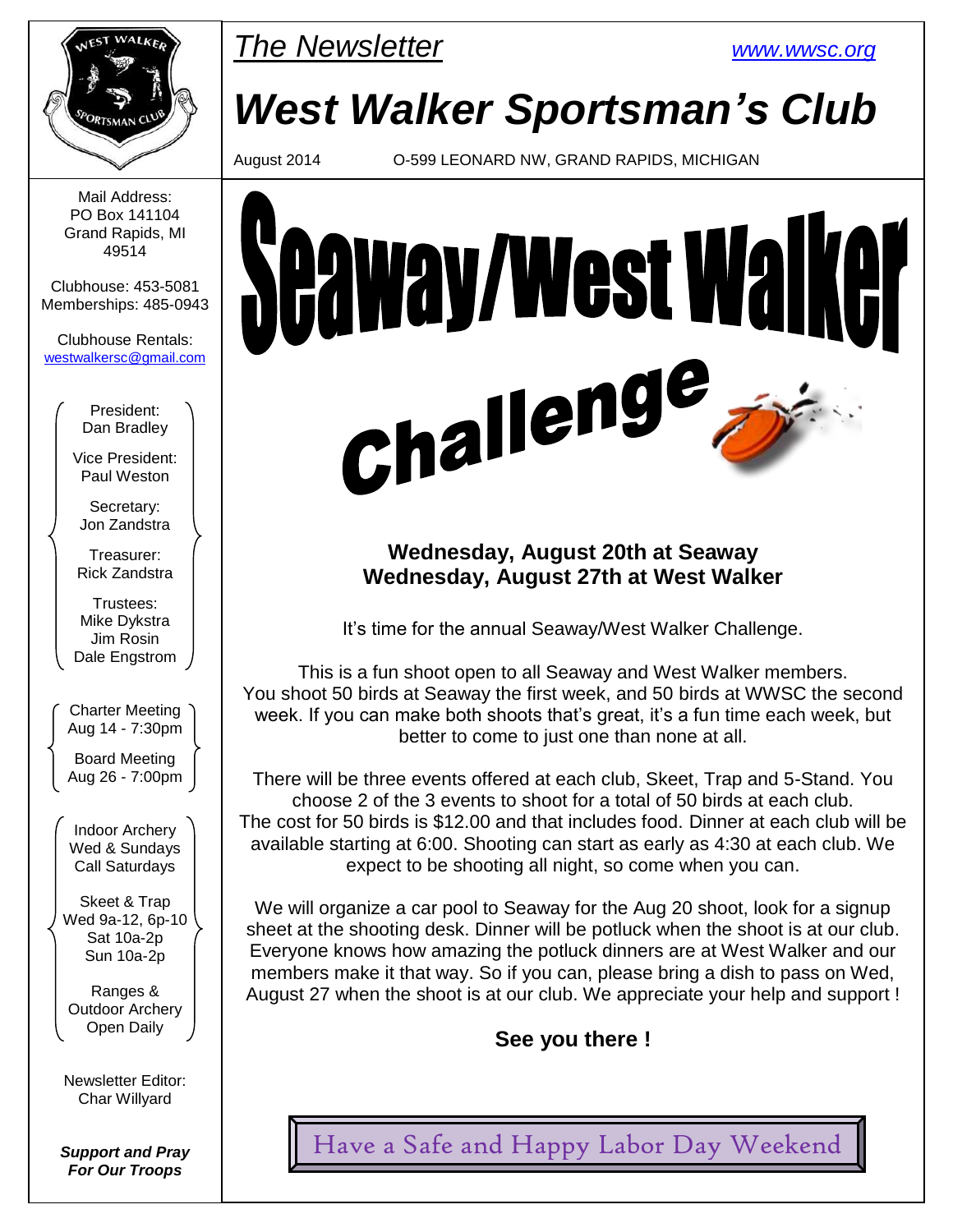### **Hunter Safety Classes**

West Walker is proud to support the DNR Hunter Safety program. Instructors are certified by the Michigan Department of Natural Resources. Class size is limited so be sure to sign up early to reserve your spot. The cost is \$8.00 and you must pre-register. Attendance on all 4 dates is mandatory. To register or for more information please contact Ron Kobel at 453-3645.

Hunt Safely!!!

| 2014 Hunter Safety Class Schedule |  |  |  |  |  |  |
|-----------------------------------|--|--|--|--|--|--|
| <b>Class #2 - August</b>          |  |  |  |  |  |  |
| Saturday Aug 9 9:00am - 1:00pm    |  |  |  |  |  |  |
| Tuesday Aug 12 7:00pm - 9:00pm    |  |  |  |  |  |  |
| Thursday Aug 14 7:00am - 9:00pm   |  |  |  |  |  |  |
| Saturday Aug 16 9:00am - 1:00pm   |  |  |  |  |  |  |

### **Indoor Shooting Range**

The indoor shooting range is open again on Wednesday nights from 5:00-9:00 starting August 27. The shooting is open plinking, although the dueling trees are great for informal competition with a shooting buddy if so desired. We have centerfire revolver/auto targets that spin when hit, as well as "shoot to reset" falling plates. There is a charge of \$2.00 per person or \$3.00 per family for each night, to help defray the cost of the new facilities.



### **MUCC Shoot Results**

The 2014 MUCC District 5 Skeet and Trap shoot was held July 19-20 at our club. Seventeen teams representing six clubs showed up to shoot on Saturday and Sunday. A lot of charter members worked hard to make the shoot run smoothly. Lines went in and out in a timely fashion, the grounds were immaculate, the food was great and everyone seemed to have a good time. Thank you everyone for all your help !

### **High Team Skeet**

West Walker D&P - 230 A - West Walker Git R Done - 222 B - Rockford - 214 C - West Walker Cherries Pits - 197

### **High Team Trap**

Qua-Ke-Zik Indians - 228 A - West Walker D&P - 221 B - West Walker We R Off A Lot - 208 C - Qua-Ke-Zik Two - 180

**High Lady** Cherry Kwong - 77

**High Man** Pete Kenny - 97

**High Junior** Collin Pickerd – 63

### **Congratulations to Bob Dubridge for a nice 50 straight in skeet !!**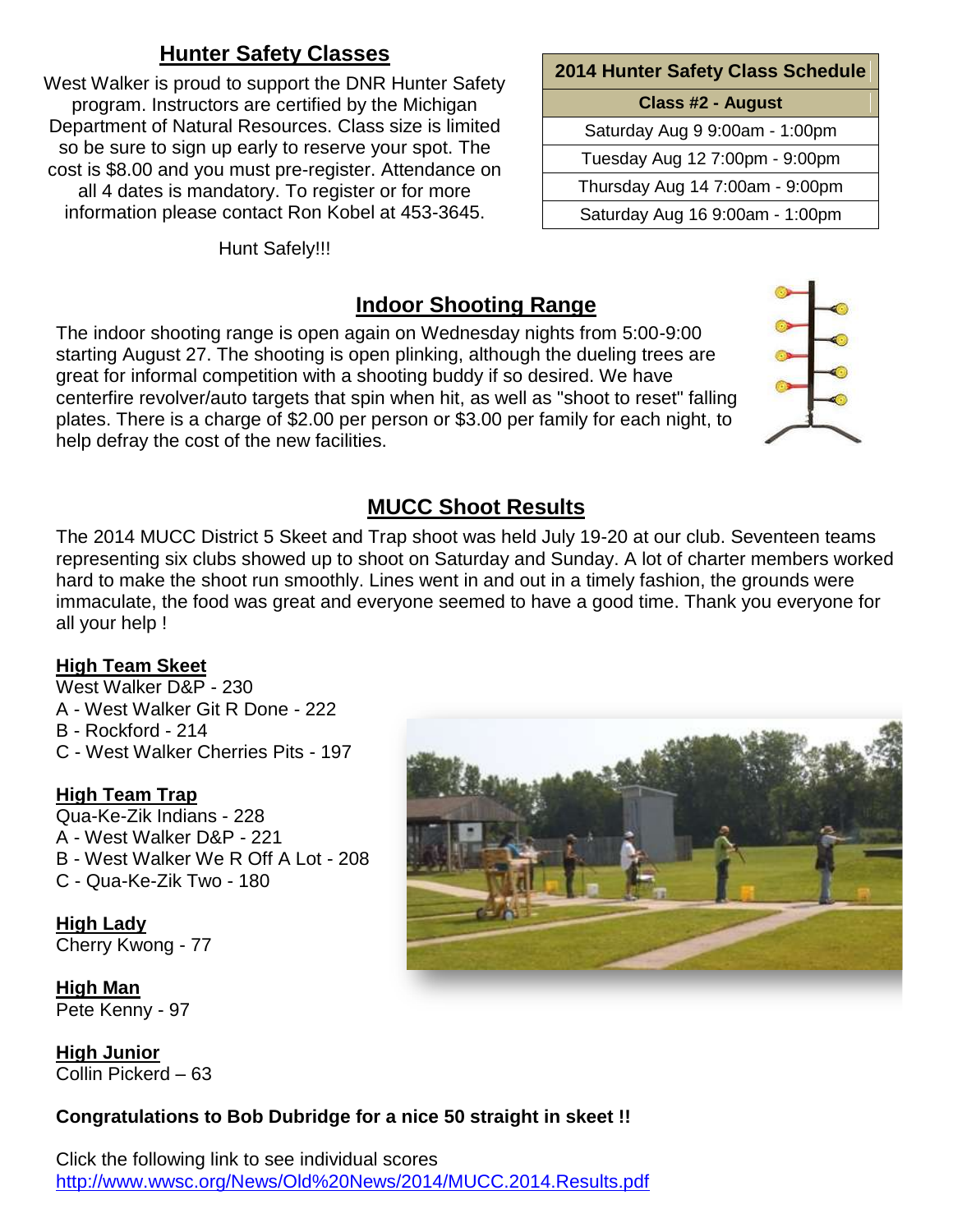Look for our booth at the Grand Rapids Gun & Knife Show August 16 & 17 at the 28<sup>th</sup> St ShowPlace.

**Ladies Only Pistol Orientation** – August 9 from 2pm to 5pm. Cost: \$20. This hands on training will acquaint participants with pistol shooting. Only .22's will be used (no recoil). No experienc necessary. All equipment will be provided. Pre-registration is required. Contact: [Barry45ACP@aol.com](mailto:Barry45ACP@aol.com) for details.

**CPL Class** – Sept 13, 9am to 5pm. Cost: \$135 (discounts for WWSC Charter and Associate members). This is the required class for the State of Michigan. Ammo requirements: 50 rounds (no magnum's please). Class size is limited. Pre-registration is required. Contact: [Barry45ACP@aol.com](mailto:Barry45ACP@aol.com) for details.

**Gift Certificates** are available for memberships, and are sold at the shooting desk and range office.

**Trap & Skeet shooting cards** are available at the shooting desk. These are 10 round pre-paid punch cards that you can use to pay for your normal line fee. These are very convenient, and make a great gift idea.

**West Walker has Merchandise** available to purchase in the clubhouse: shirts, hats, window stickers, travel mugs, key chains and pens. Stop in and check it out!!

**ATA Big 50 Steak Night Shoot** is Wednesday August 6. ATA Shoot starts at 5:00pm. Steak Dinners will be served starting at 6:00pm.

**Charter Appreciation Day** - is Saturday, Aug 2 at 3:00

Steak Night is Wednesday, Aug 6 at 6:00. A baked potato, garlic bread, veggies and a salad is \$8.00 for non-members and \$6.00 for members and anyone participating in the ATA shoot.

**Aug 26 Beretta 92 FS 9mm**

**Oct 28 Glock 22 Gen4 40 cal Nov 25 Henry 45-70 cal**

**Dec 30 Remington 1911R1 45 ACP**



### **Concealed Pistol License Training**

I offer a one day CPL class to anyone 21 years and older for \$125. Wwsc charter/associate members receive \$25/\$60 discounts. Please call (616) 540 0678 and visit [www.greatlakescpltraining.net](http://www.greatlakescpltraining.net/)

> **Great Lakes CPL Training LLC** Owner & club member Bill Parsons

|                   | <b>August R</b>                     |                     |                    |
|-------------------|-------------------------------------|---------------------|--------------------|
| <b>Jan 28</b>     | Kel Tec SUB2000, 9mm                | Scott Huyser, #251  |                    |
| Feb <sub>25</sub> | Taurus 85UL 38 special              | Denny Fuller, #9    | Augu               |
| <b>Mar 25</b>     | Mossberg 500 Tactical Tri-rail, 12g | Tom Cottrell, #175  | Mon $-$ Sat: 9     |
| Apr 29            | Smith & Wesson M&P 22               | Jim Nash, #34       | Sundays: 10        |
| May 27            | <b>Ruger American 270 cal</b>       | Don Mize, #38       | <b>Augus</b>       |
| <b>Jun 24</b>     | Ruger KSR40 (ss) 40 cal             | Troy Potter, #142   | Mon $-$ Sat: 9     |
| <b>Jul 29</b>     | Henry Golden Boy, 22 LR             | John Morehouse, #19 | $0.000$ decay $10$ |

### **Range Hours**

**August 1 – 15**  $0.00$ am – 8:45pm  $0.00$ am – 8:45pm

### **August 16 – 31**

 $0.00$ am – 8:00pm Sundays: 10:00am – 8:00pm

Link for range hours: [http://www.wwsc.org/ClubInfo/range\\_hours.htm](http://www.wwsc.org/ClubInfo/range_hours.htm)

Link for range rules: [http://www.wwsc.org/ClubInfo/range\\_rules.htm](http://www.wwsc.org/ClubInfo/range_rules.htm)

### **Gun Safes**

**Sep 30 Savage Model 11 Trophy Hunter XP .223 w/Nikon 3x9**

Walk – In Vault Doors Fort Knox – American Security – Graffunder

## **HOOGERHYDE SAFE**

1033 Leonard St NW, Grand Rapids, MI 49504 **Phone: (616) 458-6365** Fax: (616) 485-2554

# **SK FULL DRAW 3-D ARCHERY RANGE**

10751  $12^{th}$  Ave., Grand Rapids, MI 49534 Phone: **(616) 791-7970**

Open 7 Days **Stan Kurek**

Dawn to Dusk WWSC Member